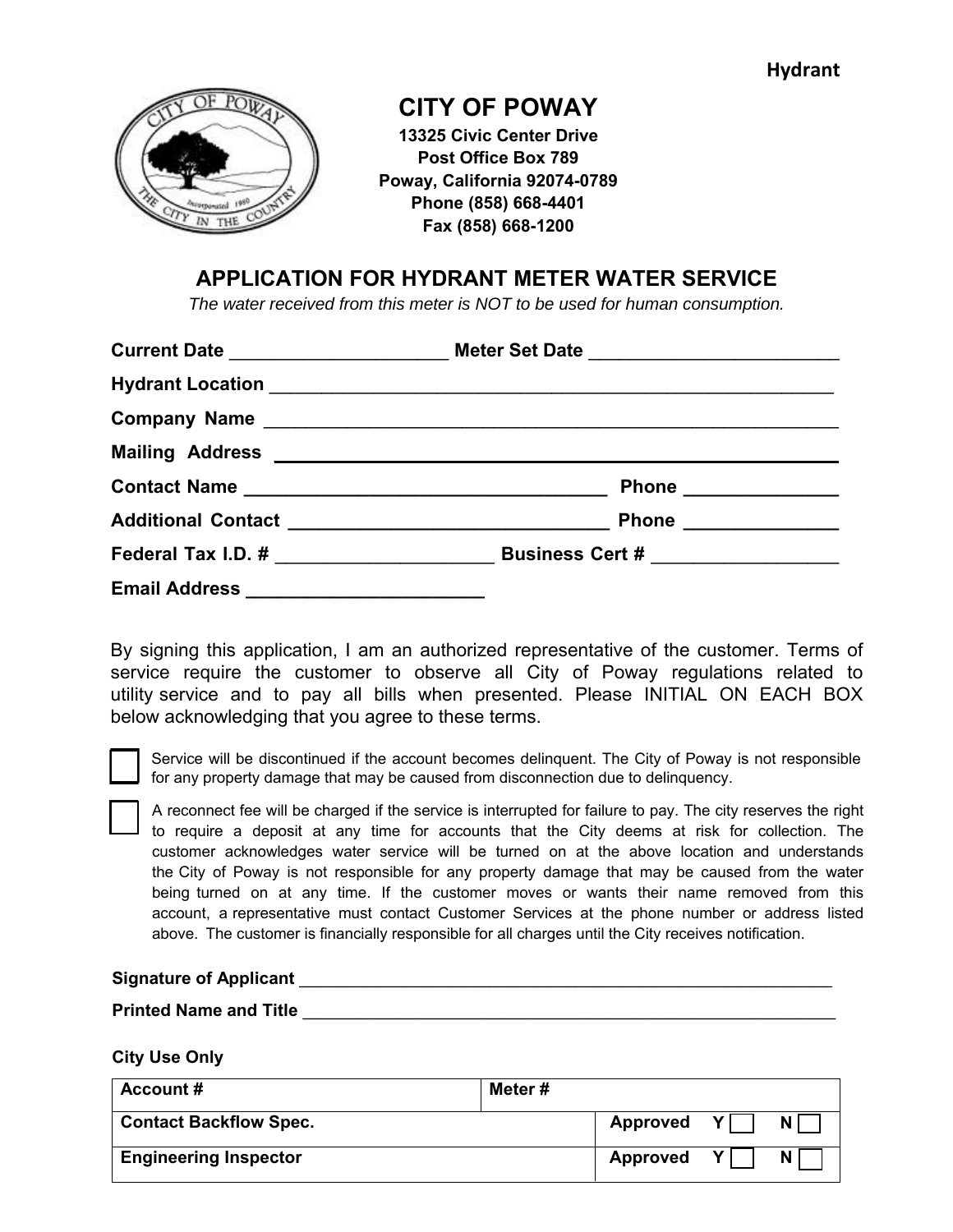# **HYDRANT METER APPLICATION**

*You may print this form and complete it by hand, or you can fill it out online, then print and sign. Completed form, with deposit, must be brought in person to Customer Services at City Hall, 13325 Civic Center Drive, Poway, CA 92064.* 

Pursuant to City of Poway's Rules and Regulations Governing Water Service:

Applicant shall deposit the sum of \$1,200.00 with City, to be retained during the entire period the hydrant meter is being used. If you make this deposit by check, the City will cash the check. The deposit will be refunded, without interest, minus charges for meter loss or damage, closing water bill, and/or installation and removal, when the meter is removed and the account is closed.

Applicant shall pay a bimonthly basic water service charge (capacity charge); in addition to water consumption charges from the time the meter is installed until it is removed. Hydrant meter bills are mailed at the end of even-numbered month (e.g., February, April, etc.) An administrative fee of \$96 will be assessed on the final bill.

Applicant shall prevent damage to the meter or to any other loaned facilities of the City, which are involved in furnishing the transient service from the time they are installed until they are removed by or returned to the City. If the meter or other facilities are damaged, lost or stolen, Applicant shall pay for the cost of making repairs and/or replacement.

The installation of a backflow protection device is necessary on all hydrant meters. All such devices shall be installed by Applicant, tested by a certified tester approved by the City within five (5) days of the meter being set, and inspected by City. City shall have the right to test and inspect these devices to ensure they are in a satisfactory operating condition. Applicant must call 858-668-4735 or 858-668-4744 to provide appropriate test reports, confirming that the installed backflow protection device has been tested prior to use of the hydrant meter.

Service of water from the hydrant will be **immediately** discontinued by City if a backflow prevention device is not installed, if test reports have not been provided to City, if it is found that backflow prevention device has been removed or bypassed, if unprotected cross connections exist on the premises, or if the customer fails to timely pay any charges due hereunder. Service will not be restored until such conditions are corrected.

Within two (2) business days of this application,City shall install a hydrant meter at the location requested. The meter will be chained to the hydrant. Only City personnel are authorized to remove, relocate, or service the meter. Please call 858-668-4401, at least two business days in advance to request removal, relocation or service of the meter.

Date **Date Contract Contract Contract Contract Contract Contract Contract Contract Contract Contract Contract Contract Contract Contract Contract Contract Contract Contract Contract Contract Contract Contract Contract Co** 

Telephone Number **Printed Name** 

Requested Meter Location

OFFICE USE ONLY

Notified backflow/cross-connection control entrol entrol control control control control control control control